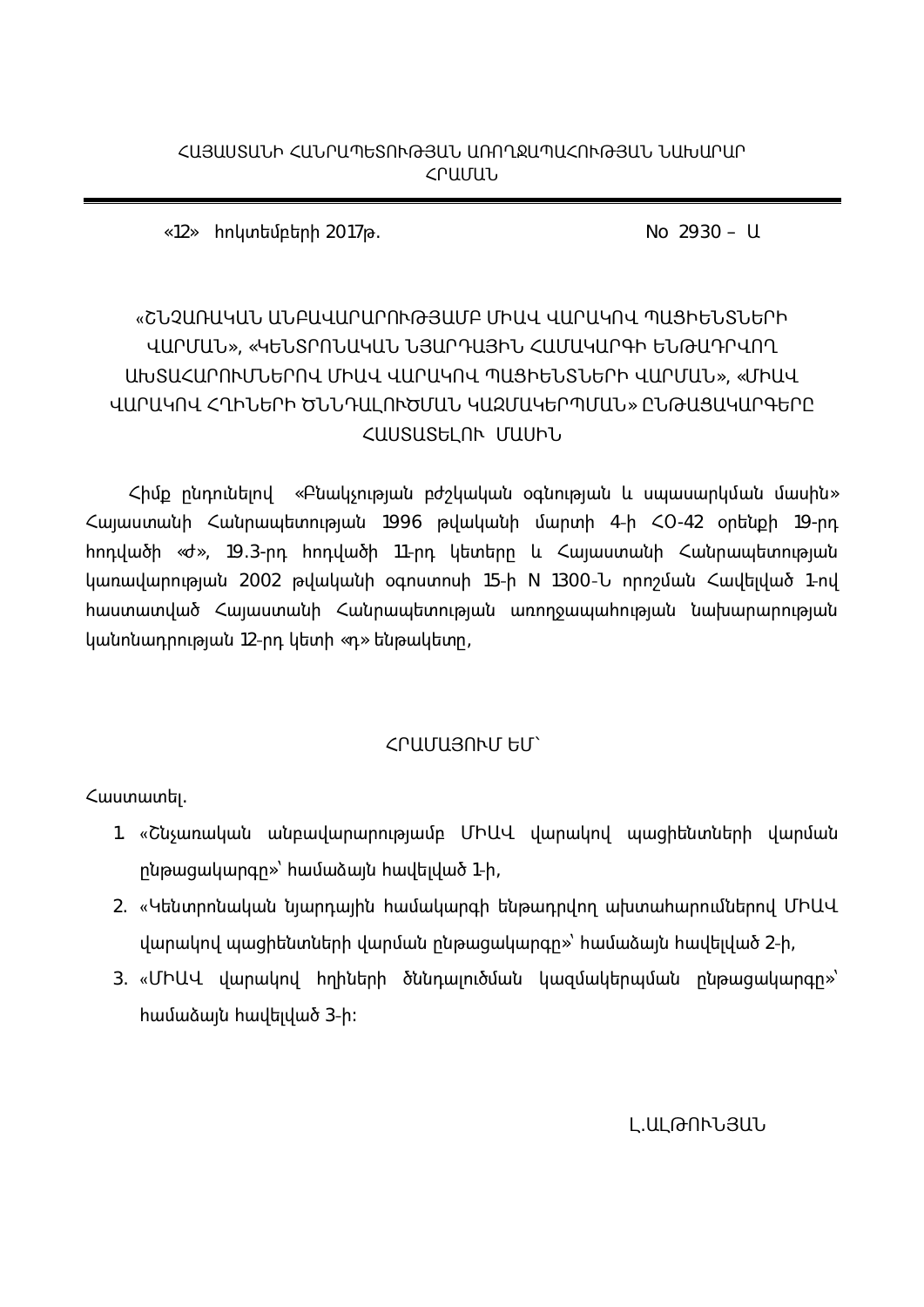Հավելված 1 << wnnnow wunninguut tuurununh 2017 թվականի hnկտեմբերի 12-ի թիվ 2930 – Ա hրամանի

# ՇՆՉԱՌԱԿԱՆ ԱՆԲԱՎԱՐԱՐՈՒԹՅԱՄԲ ՄԻԱՎ ՎԱՐԱԿՈՎ ՊԱՑԻԵՆՏՆԵՐԻ ՎԱՐՄԱՆ ԸՆԹԱՑԱԿԱՐԳ

Սույն րնթացակարգի նպատակն է բժշկական կազմակերպություններում ՄԻԱՎ արդյունավետ կազմակերպել բուժաշխատողների կողմից վարակով պացիենտների վարումը շնչառական անբավարարության ժամանակ։ ՄԻԱՎ վարակով պացիենտների մոտ շնչառական անբավարարության ժամանակ բժիշկը պետք է հետևի գործունեության ընթացակարգի ստորև ներկայացվող քայլերին։

### $1<sub>1</sub>$ Պացիենտի վիճակի գնահատում և հիվանդության պատմության **հավաքագրում**

- 1) Գնահատել պացիենտի վիճակը։
- 2) Հավաքագրել հիվանդության հակիրճ պատմություն։
- 3) Ճշտել, երբ է սկսվել վիճակի ներկալիս վատթարացումը։
- 4) Կլինիկական ախտանշանների, հիվանդության պատմության հիման վրա տարբերակիչ ախտորոշում անցկացնել ՄԻԱՎ վարակով չպալմանավորված վիճակների և իիվանդությունների միջև։

### $2.$ Բուժօգնության իրականացում, առաջնահերթ կենսական կարևոր ֆունկցիաների ապահովում

#### $3<sub>1</sub>$ Անհրաժեշտ հետազոտությունների իրականացում

<u> Արտաքին</u> շնչառության *Sniulghwih* Կրծքավանդակի որոշում։ ռենտգենաբանական հետազոտություն։ Ինֆիլտրատիվ փոփոխությունների դեպքում hետագա քայլերն ըստ սխեմայի։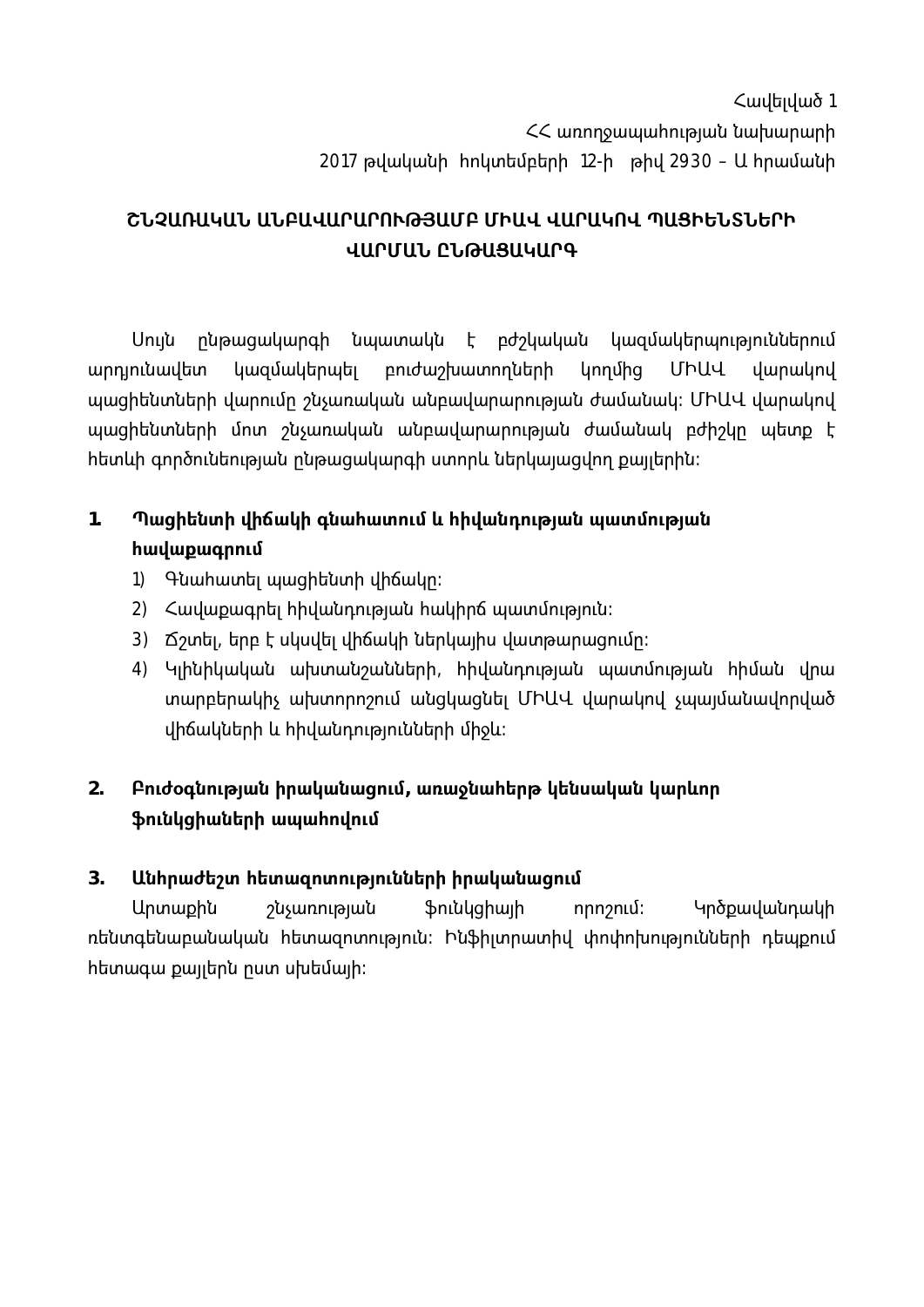### **Ш** ԳՈՐԻԹՄ

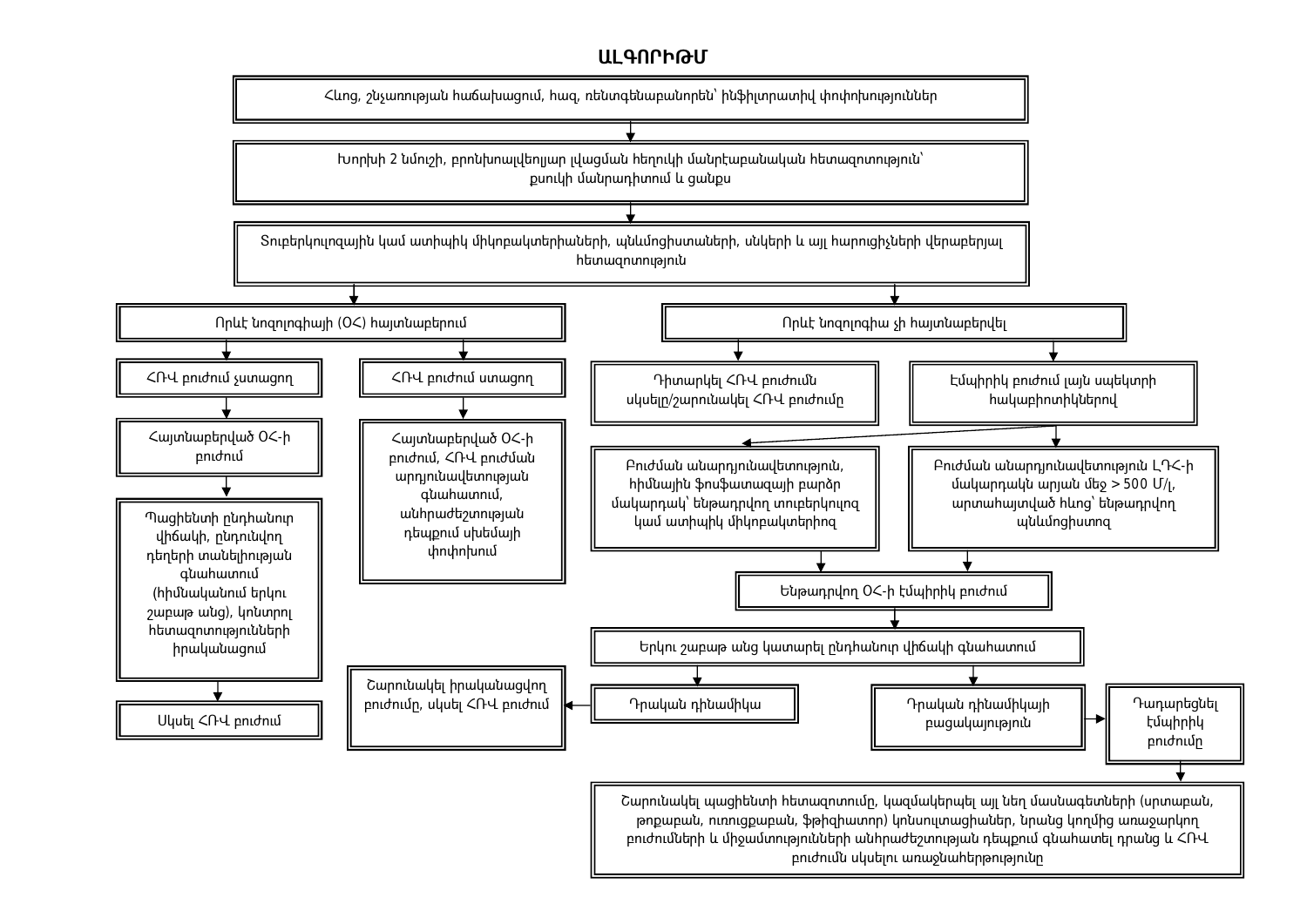#### 4. Փաստաթղթավարություն

- $1)$ Կատարել պատշաճ գրանցումներ պացիենտի վիճակի, առաջնալին զննման, կատարված <u>իետազոտությունների,</u> տրամադրված pnidoqunipuuu, նեղ մասնագետների խորհրդատվությունների վերաբերյալ։
- Բարդ, իրարամերժ իրավիճակներում կազմակերպել ՁԻԱՀ-ի ԿՀԿ-ի մասնագետի  $2)$ յրացուցիչ խորհրդատվություն։

#### 5. Հապավումներ

ՄԻԱՎ մարդու իմունային անբավարարության վիրուս

ՁԻԱՀ-ի ԿՀԿ ՁԻԱՀ-ի կանխարգելման հանրապետական կենտրոն

ՕՀ օպորտունիստական հիվանդություն

ՀՌՎ հակառետրովիրուսային

LԴ< jwywwwnthhnnnqtuwqw

# Գործունեության ընթացակարգի մշակման աշխատանքային խմբի անդամների անվանացուցակ

- $1<sub>1</sub>$ Ս.Գրիգորյան՝ ՀՀ ԱՆ ՁԻԱՀ-ի կանխարգեյման հանրապետական կենտրոնի տնօրեն, բ.գ.դ., պրոֆեսոր, ՀՀ ԱՆ ակադեմիկոս Ս.Ավդայբեկյանի անվան wnnnowwwhnual wqqwinti huunhununh «ՄԻԱՎ վարակ» դասընթացի գիտական ղեկավար
- $2<sub>1</sub>$ <.Մանգոլան՝ «Վարդանանց» ՆԲԿ-ի տնօրեն, բ.գ.թ., Երևանի Մխիթար Հերացու անվան պետական բժշկական համալսարանի շարունակական բժշկական կրթության ֆակուլտետի անէսթեզիոոգիայի և ինտենսիվ թերապիայի ամբիոնի դոցենտ, «Էրեբունի» բժշկական կենտրոնի վերակենդանացման բաժանմունքի գիտական ղեկավար, կլինիկական ուղեցույցների և պացիենտի վարման գործելակարգերի ներդրման նպատակով առաջարկներ մշակող հանձնաժողովի նախագահ
- 3. Ա.Եղոյան՝ բժիշկ-թոքաբան, «Արթմեդ» բժշկական վերականգնողական կենտրոն,  $p.q.p.$

# Շահերի բախման հայտարարագիր և ֆինանսավորման աղբյուրներ

Ընթացակարգը մշակվել է առանց որևէ ֆինանսական աջակցության։ Աշխատանքային խմբի անդամները միմյանց կամ որևէ կազմակերպության հանդեպ շահերի բախում չունեն։

# Cunnhwywywywu խոսք

- $1.$ Ա.Դավիդլան՝ բժիշկ-վարակաբան, ՁԻԱՀ ԿՀԿ
- $2.$ Ա.Պեպանյան՝ բժիշկ-վարակաբան, «Արմենիկում» կլինիկական կենտրոն
- $3.$ Ա. Աղեկյան՝ բժիշկ-վարակաբան, ՁԻԱՀ ԿՀԿ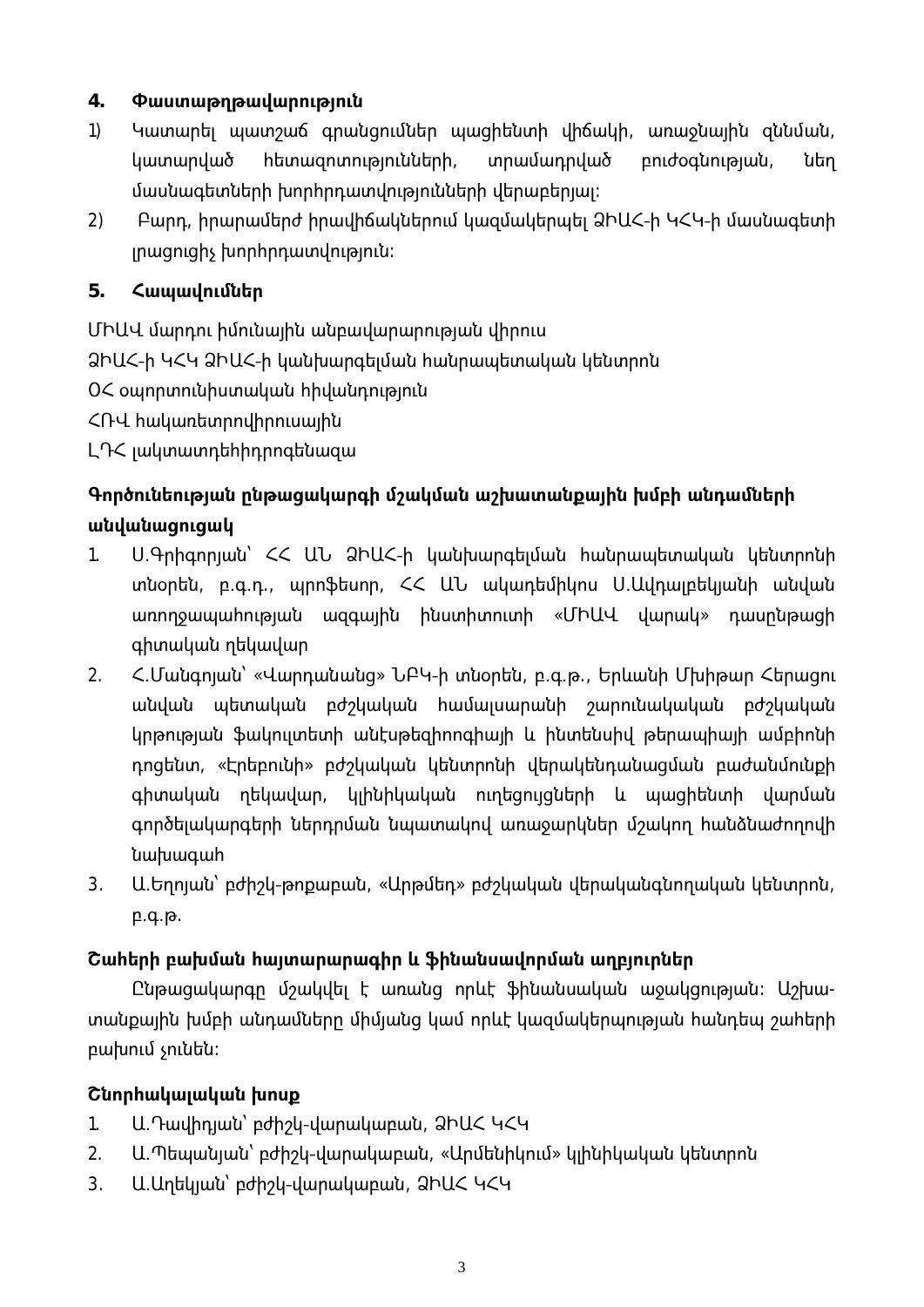## **4 pwywtnpywt gwty**

- 1. Հակառետրովիրուսային դեղերի կիրառմամբ ՄԻԱՎ վարակի բուժման և կանխարգելման կլինիկական ուղեցույց, ՀՀ ԱՆ 07.08.17թ. N 2429-Ա հրաման։
- 2. Джон Бартлетт, Джоэл Галлант, Пол Фам. Клинические аспекты ВИЧ-инфекции. 2012.
- 3. Consolidated guidelines on the use of antiretroviral drugs for treating and preventing HIV infection: recommendations for a public health approach – 2nd ed. World Health Organization; 2016.
- 4. C.Hoffmann et J.K.Rockstroh HIV/2014/15 www.hivbuch.de.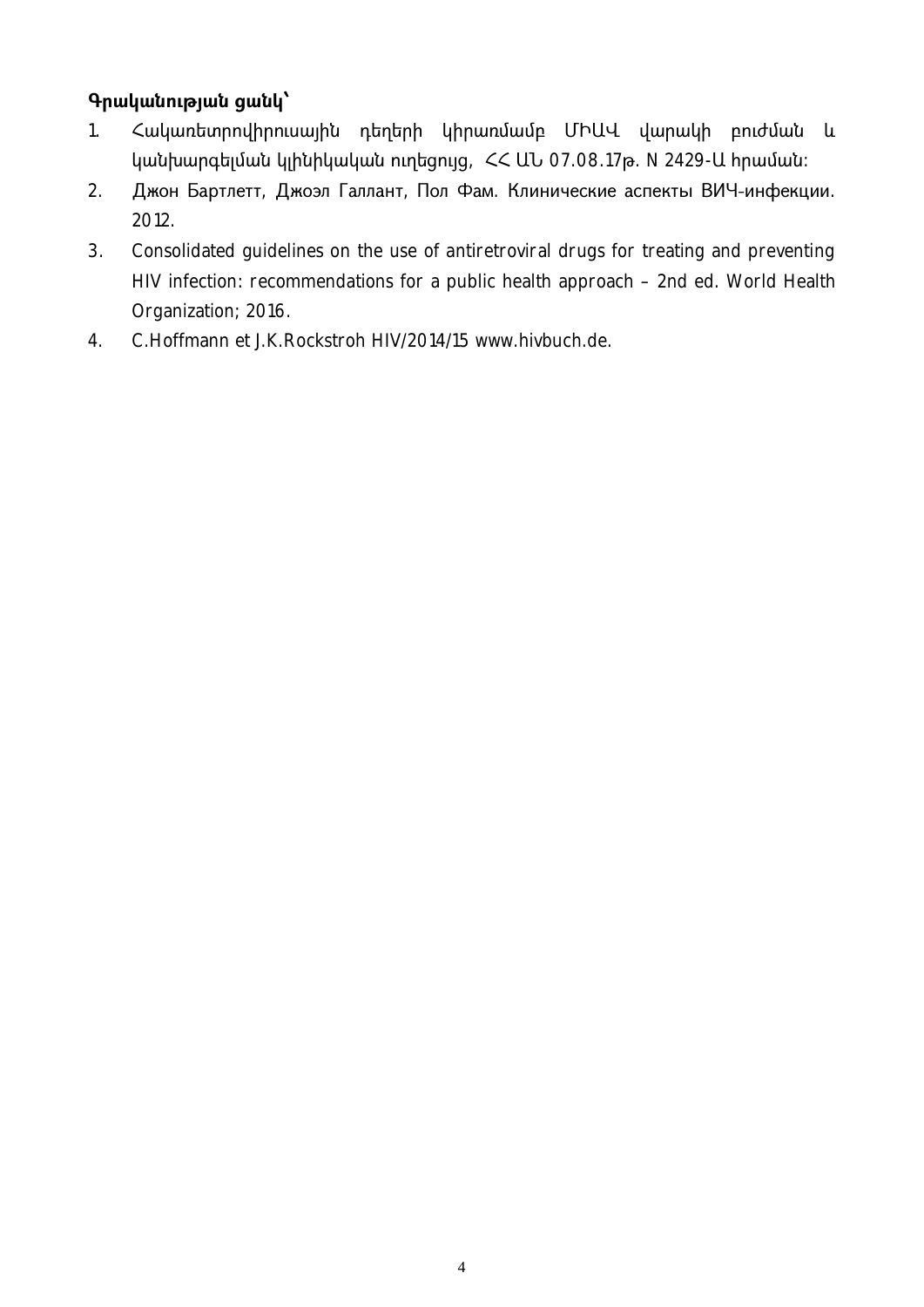Հավելված 2 << առողջապահության նախարարի 2017 թվականի hnկտեմբերի 12-ի թիվ 2930 – Ա hրամանի

# ԿՆՀ-Ի ԵՆԹԱԴՐՎՈՂ ԱԽՏԱՀԱՐՈՒՄՆԵՐՈՎ ՄԻԱՎ ՎԱՐԱԿՈՎ ՊԱՑԻԵՆՏՆԵՐԻ ՎԱՐՄԱՆ ԸՆԹԱՑԱԿԱՐԳ

Սուլն ընթացակարգի նպատակն է բժշկական կազմակերպություններում արդյունավետ կազմակերպել բուժաշխատողների կողմից ՄԻԱՎ վարակով պացիենտների վարումը ԿՆՀ-ի ենթադրվող ախտահարումների ժամանակ։ ՄԻԱՎ վարակով պացիենտների մոտ ԿՆՀ-ի ենթադրվող ախտահարումների ժամանակ բժիշկը պետք է հետևի գործունեության ընթացակարգի ստորև ներկայացվող քայլերին։

### $1.$ Պացիենտի վիճակի գնահատում և հիվանդության պատմության **h**ավաքագրում

- 1) Գնահատել պացիենտի նյարդաբանական վիճակը։
- 2) Հավաքագրել հիվանդության հակիրճ պատմություն։
- 3) Ճշտել, երբ է սկսվել վիճակի ներկայիս վատթարացումը։
- 4) Կլինիկական ախտանշանների, հիվանդության պատմության հիման վրա տարբերակիչ ախտորոշում անցկացնել ՄԻԱՎ վարակով չպալմանավորված վիճակների և հիվանդությունների միջև։

### $2.$ Բուժօգնության իրականացում, առաջնահերթ կենսական կարևոր ֆունկցիաների ապահովում

#### $3<sub>1</sub>$ Գործիքային հետազոտությունների կատարում (գլխուղեղի <Տ, ՄՌՏ)։

ՄԻԱՎ վարակով պալմանավորված ԿՆՀ-ի ախտահարումների ժամանակ ավելի ինֆորմատիվ է գլխուղեղի ՄՌՏ հետազոտությունը ներերակային կոնտրաստով, ՕՀ տարբերակիչ ախտորոշման անհրաժեշտության դեպքում կատարել սերոլոգիական քննություն։ Ալլ գործիքային հետազոտությունների կատարումը նյարդաբանի gnigniuutipnu nuun wuhnuudtaunipuut:

 $4.$ Հակացուցումների բացակայության դեպքում կատարել լումբալ պունկցիա։ Հետագա քայլերն ըստ սխեմայի**։**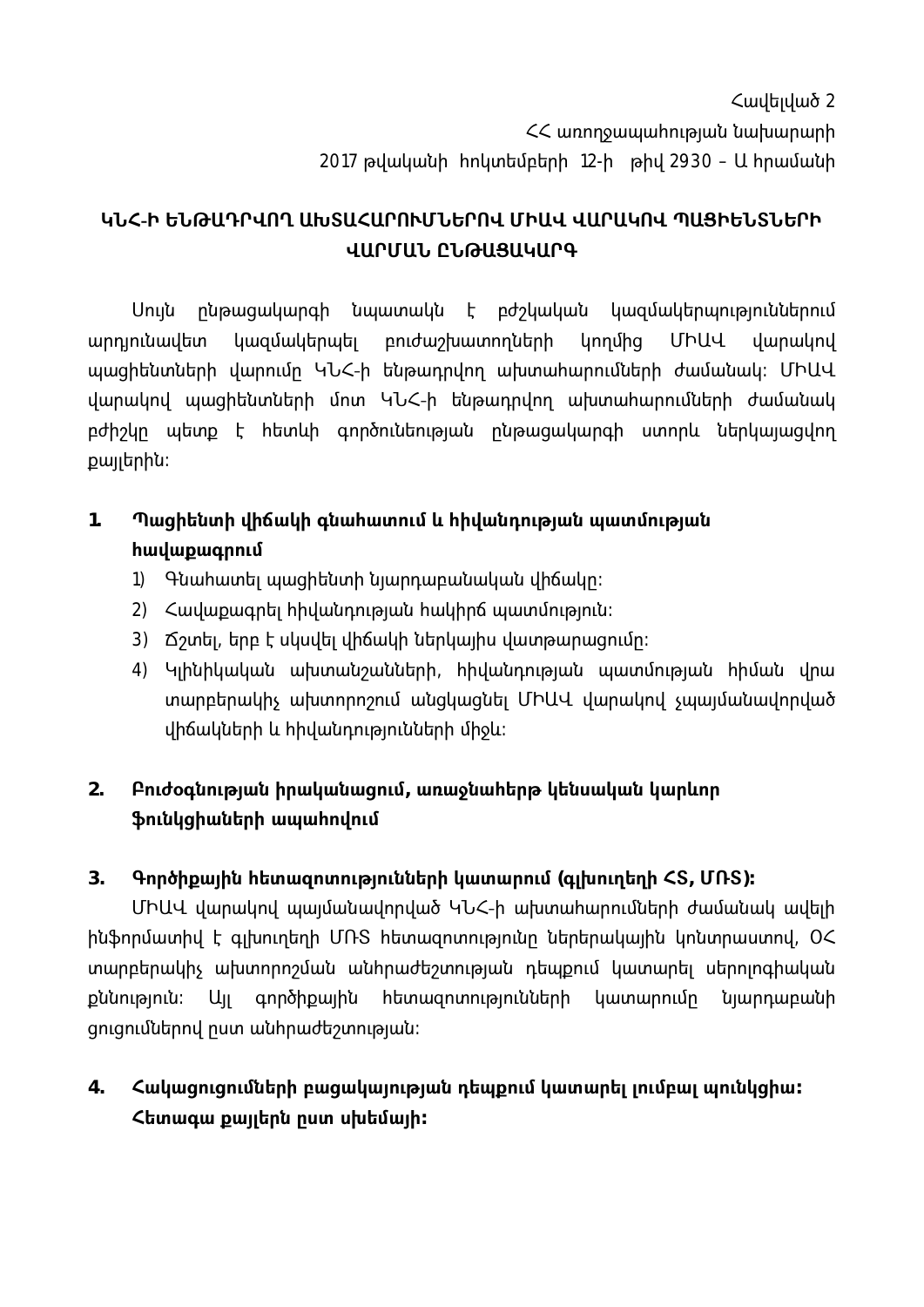### ԱԼԳՈՐԻԹՄ

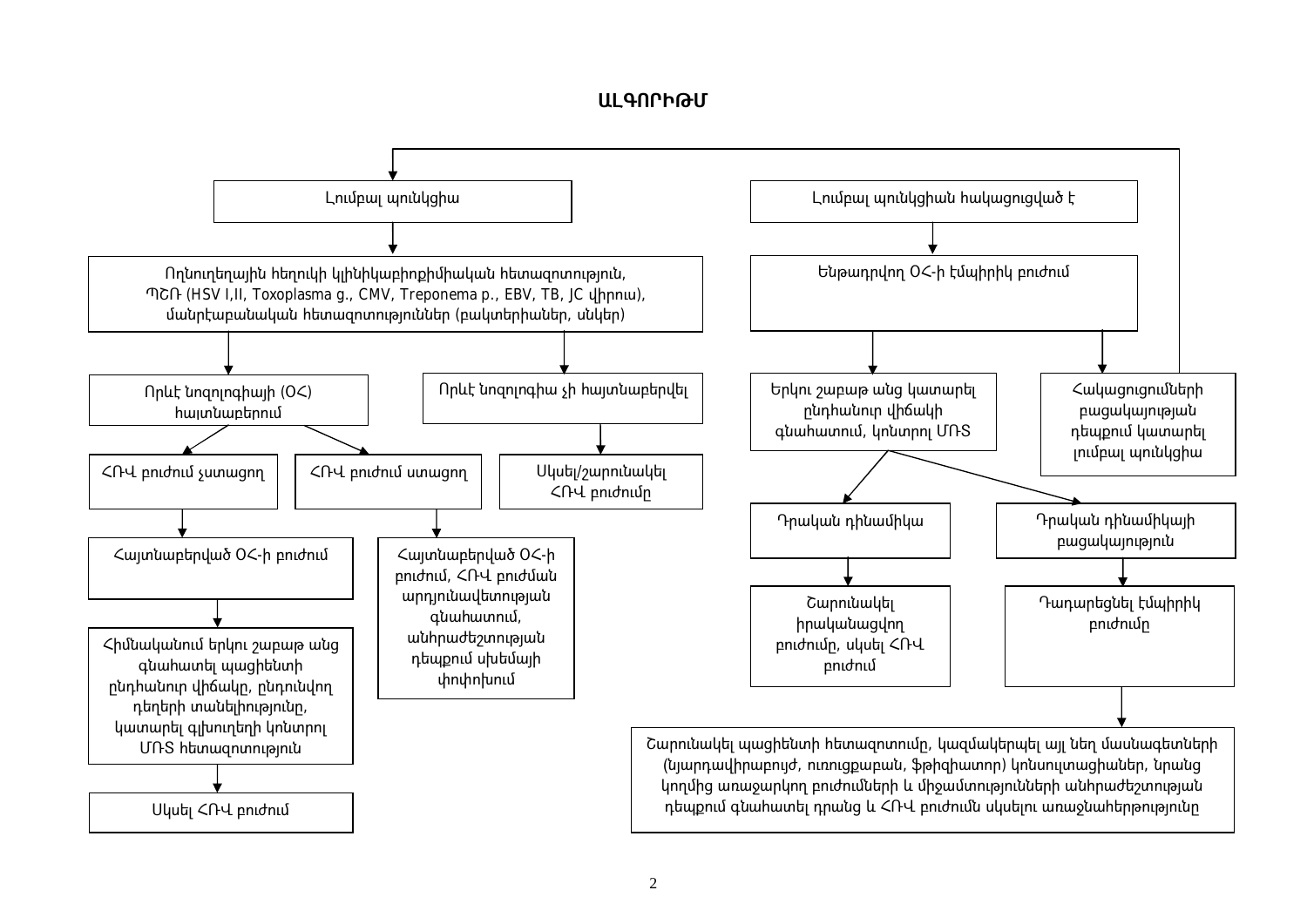#### 5. Փաստաթղթավարություն

- $1)$ Կատարել պատշաճ գրանցումներ պացիենտի վիճակի, առաջնային ցննման, կատարված <u>հետազոտությունների,</u> տրամադրված pnidoqunipuuu, նեղ մասնագետների խորհրդատվությունների վերաբերյալ։
- Բարդ, իրարամերժ իրավիճակներում կազմակերպել ՁԻԱՀ-ի ԿՀԿ-ի մասնագետի  $2)$ յրացուցիչ խորիրդատվություն։

#### $6.$ Հապավումներ

| ՄԻԱՎ                    | մարդու իմունային անբավարարության վիրուս          |
|-------------------------|--------------------------------------------------|
| ႡႱႠ                     | կենտրոնական նյարդային համակարգ                   |
| <u>ahu&lt;-h 4&lt;4</u> | <u> ՁԻԱՀ-ի կանխարգելման հանրապետական կենտրոն</u> |
| $\zeta$                 | համակարգչային տոմոգրաֆիա                         |
| <b>UNS</b>              | մագնիսառեզոնանսային տոմոգրաֆիա                   |
| <b>LL</b> A             | Էլեկտրոէնցեֆալոգրաֆիա                            |
| ብሪቡ                     | պոլիմերազային շղթայական ռեակցիա                  |
| 0<                      | օպորտունիստական հիվանդություն                    |
| ՀՌՎ                     | հակառետրովիրուսային                              |
|                         |                                                  |

# Գործունեության ընթացակարգի մշակման աշխատանքային խմբի անդամների անվանացուցակ

- Ս.Գրիգորյան՝ ՀՀ ԱՆ ՁԻԱՀ-ի կանխարգեյման հանրապետական կենտրոնի  $1.$ տնօրեն, բ.գ.դ., պրոֆեսոր, ՀՀ ԱՆ ակադեմիկոս Ս.Ավդայբեկյանի անվան wnnnowwwhnualwu wqqwlhu huunhununh «ՄԻԱՎ վարակ» դասընթացի գիտական ղեկավար
- <.Մանգոլան՝ «Վարդանանց» ՆԲԿ-ի տնօրեն, բ.գ.թ., Երևանի Մխիթար Հերացու  $2.$ անվան պետական բժշկական համալսարանի շարունակական բժշկական կրթության ֆակուլտետի անէսթեզիոոգիայի և ինտենսիվ թերապիայի ամբիոնի դոցենտ, «Էրեբունի» բժշկական կենտրոնի վերակենդանացման բաժանմունքի գիտական ղեկավար, կլինիկական ուղեցուլցների և պացիենտի վարման գործելակարգերի ներդրման նպատակով առաջարկներ մշակող հանձնաժողովի uwhwqwh
- Ա.Ղազարյան՝ թիվ 2 բուժմիավորման նյարդաբանական բաժանմունքի վարիչ,  $3.$  $p.q.p.$ :
- Ա.Պեպանյան՝ «Արմենիկում» կյինիկական կենտրոն, բժիշկ-վարակաբան։  $4.$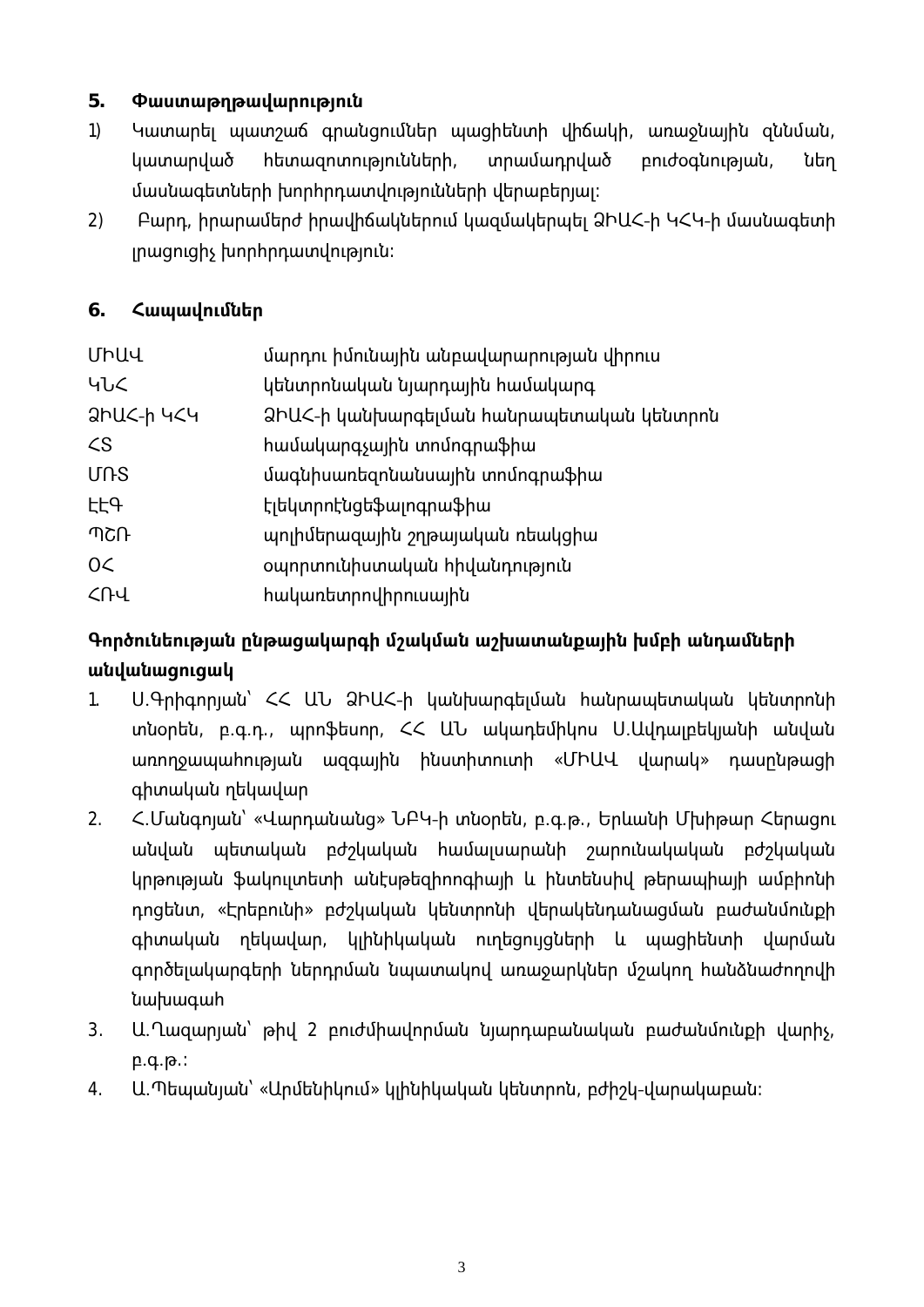## $\alpha$  cuhtinh բախման հայտարարագիր և ֆինանսավորման աղբյուրներ

Ընթացակարգը մշակվել է առանց որևէ ֆինանսական այ ջակցության։ Աշխատանքային խմբի անդամները միմյանց կամ որևէ կազմակերպության հանդեպ շահերի բախում չունեն։

### $\alpha$  Cunnhwywywy whip

- 1. Ա.Պապոյան՝ բժիշկ-համաճարակաբան, ՁԻԱՀ-ի ԿՀԿ-ի համաճարակաբանական հսկողության բաժնի վարիչ
- 2. Ժ.Պետրոսյան՝ բժիշկ-համաճարակաբան, ՁԻԱՀ-ի ԿՀԿ-ի կանխարգելման բաժնի վարիչ
- 3. Հ.Հովակիմյան՝ բժիշկ-վարակաբան, ՁԻԱՀ ԿՀԿ
- 4. Ե.Սիլկա՝ բժիշկ-վարակաբան, ՁԻԱՀ ԿՀԿ։

## **4** Գրականության ցանկ՝

- 1. Հակառետրովիրուսային դեղերի կիրառմամբ ՄԻԱՎ վարակի բուժման և կանխարգելման կլինիկական ուղեցույց, ՀՀ ԱՆ 07.08.17թ. N 2429-Ա հրաման։
- 2. Джон Бартлетт, Джоэл Галлант, Пол Фам. Клинические аспекты ВИЧ-инфекции. 2012.
- 3. Consolidated guidelines on the use of antiretroviral drugs for treating and preventing HIV infection: recommendations for a public health approach – 2nd ed. World Health Organization; 2016.
- 4. C.Hoffmann et J.K.Rockstroh HIV/2014/15 www.hivbuch.de.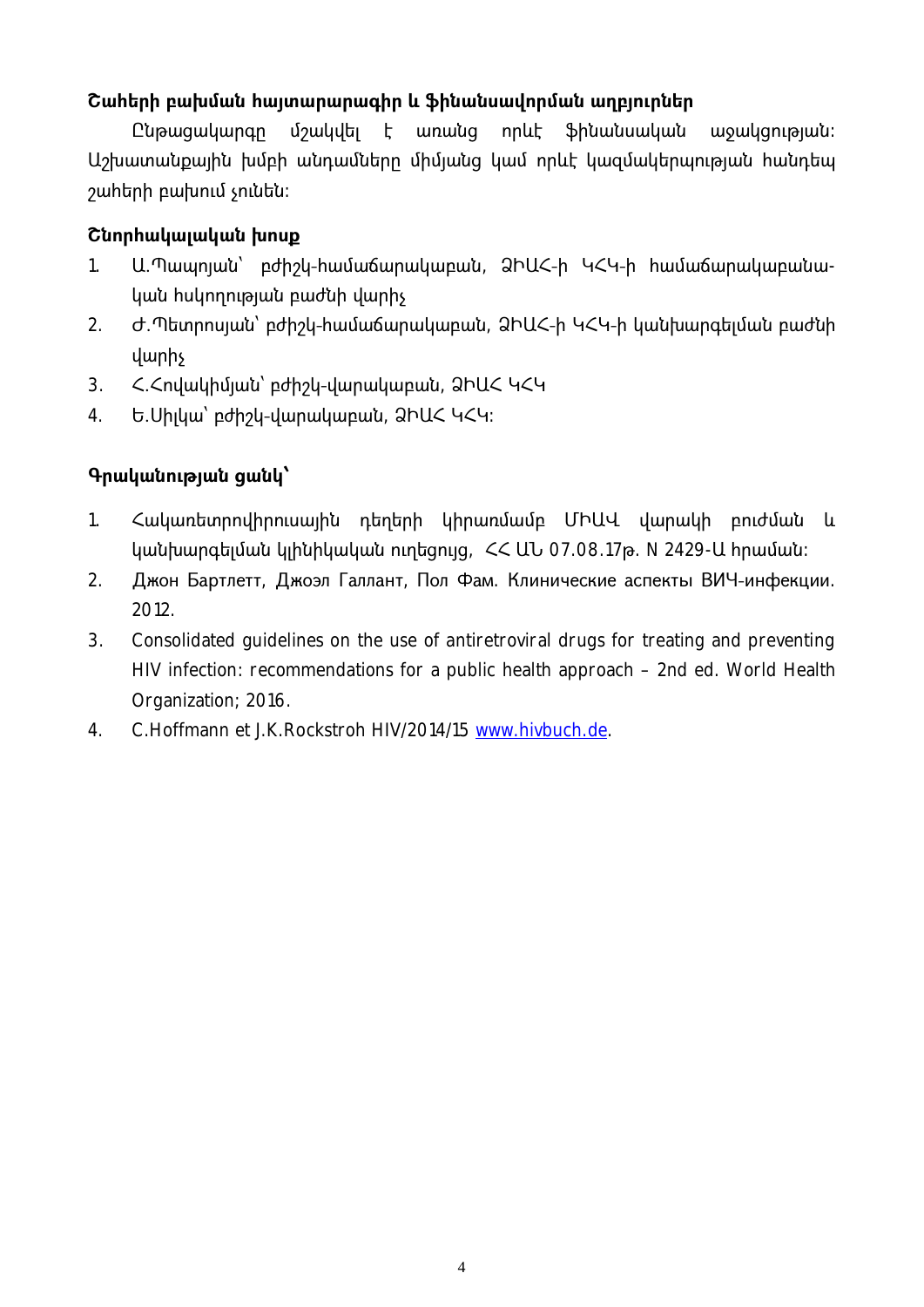$\zeta$ ավելված 3 << wnnnowwwhnualwu bwhwnwnh 2017 թվականի hnկտեմբերի 12-ի թիվ 2930- Ա hրամանի

# ՄԻԱՎ ՎԱՐԱԿՈՎ ՀՂԻՆԵՐԻ ԾՆՆԴԱԼՈՒԾՄԱՆ ԿԱԶՄԱԿԵՐՊՄԱՆ ԸՆԹԱՑԱԿԱՐԳ

Սուլն ընթացակարգի նպատակն է արդլունավետ դարձնել մանկաբարձգինեկոլոգների, նեոնատոլոգների աշխատանքը ՄԻԱՎ վարակով հղիների ծննդալուծումը կազմակերպելիս, ինչի ընթացքում բժիշկը պետք է հետևի գործունեության րնթացակարգի ստորև ներկալացվող քալլերին։

### $1.$ ՄԻԱՎ վարակով հղիի ընդհանուր և հղիության հետ կապված վիճակի գնահատում, անամնեզի հավաքագրում

#### $2.$ ՄԻԱՎ վարակով հղիների ծննդաբերության վարում

Ծննդաբերության վարման մարտավարությունը կախված է հղիության 36-րդ շաբաթում իղիի մոտ ՎԾ-ի մակարդակից, նրա ՀՌՎ բուժում ստանալուց և ներկալացված է ստորև բերված այգորիթմում։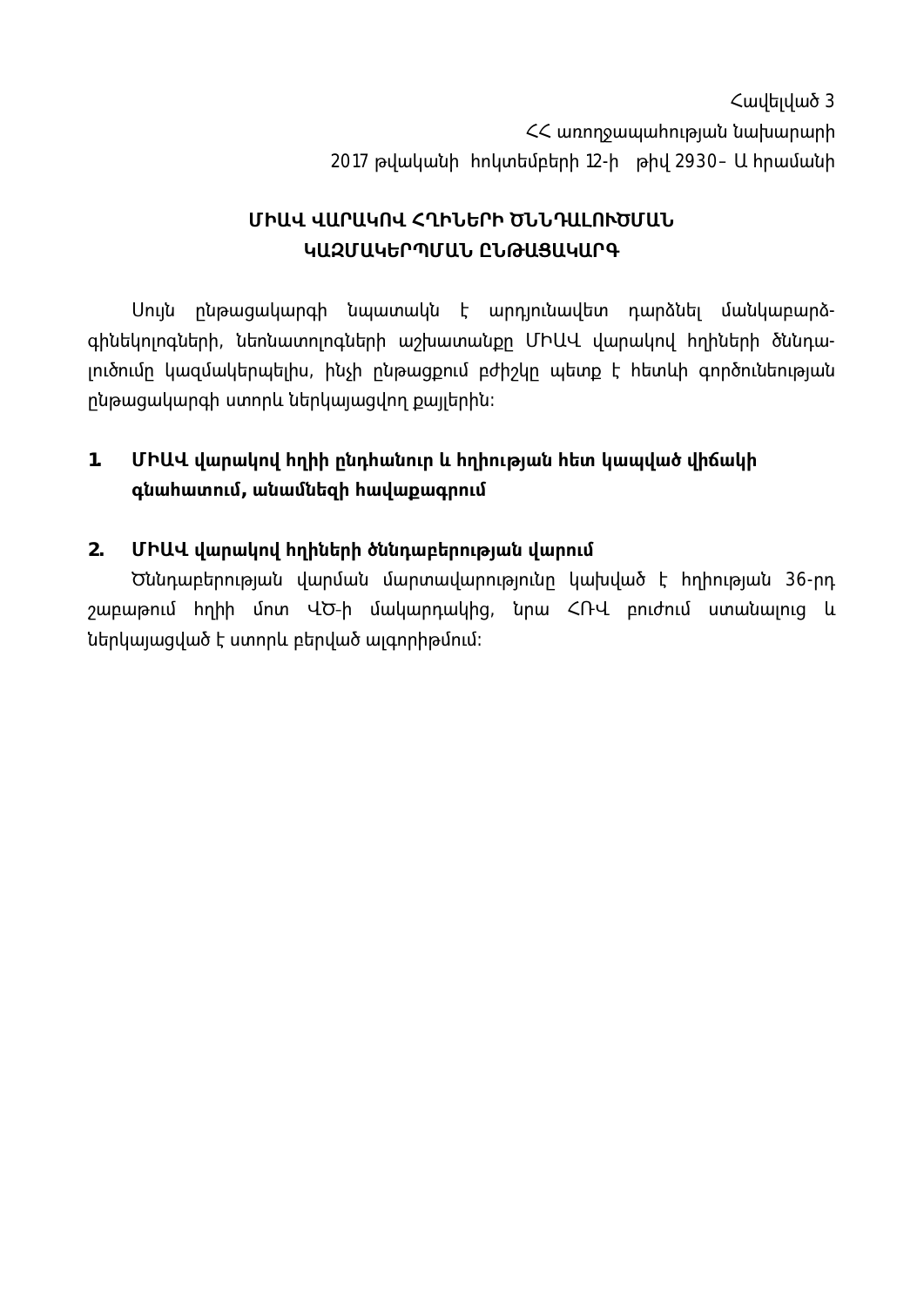

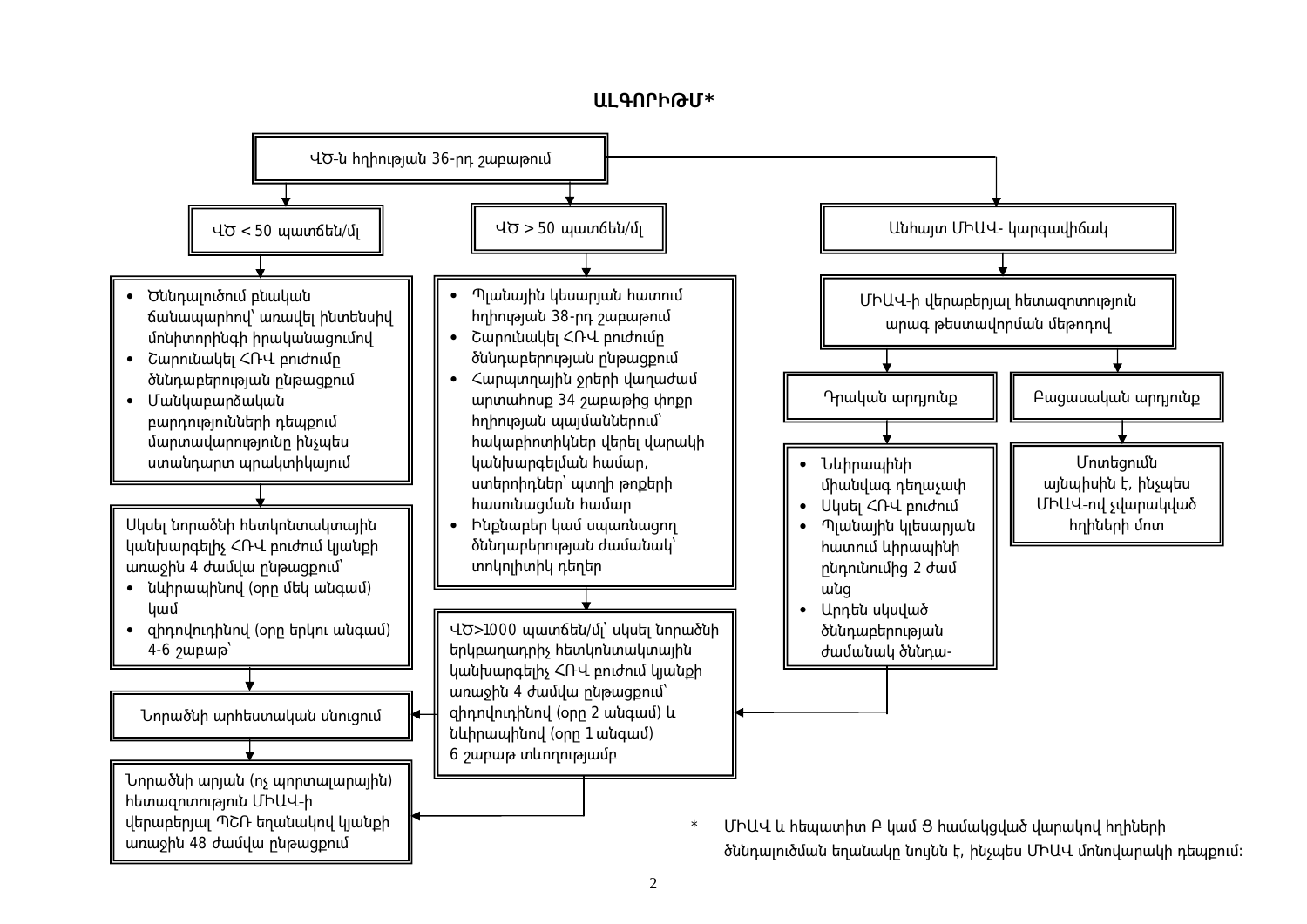#### $3.$ Փաստաթղթավարություն

- $1)$ Կատարել պատշաճ գրանցումներ հղիի վիճակի, առաջնալին զննման, կատարված հետազոտությունների, տրամադրված բուժօգնության, նեղ մասնագետների խորհրդատվությունների վերաբերյալ։
- $2)$ Բարդ, իրարամերժ իրավիճակներում կազմակերպել ՁԻԱՀ-ի ԿՀԿ-ի մասնագետի լրացուցիչ կոնսուլտացիա։

#### $\overline{4}$ . Հապավումներ

| ՄԻԱՎ               | մարդու իմունային անբավարարության վիրուս  |
|--------------------|------------------------------------------|
| <u> ƏhUC-h 4C4</u> | ՁԻԱՀ-ի կանխարգելման հանրապետական կենտրոն |
| ብሪቡ                | պոլիմերազային շղթայական ռեակցիա          |
| ՎԾ                 | վիրուսալին ծանրաբեռնվածություն           |
| $\sqrt{1}$         | <u> hակառետրովիրուսային</u>              |
|                    |                                          |

# Գործունեության ընթացակարգի մշակման աշխատանքային խմբի անդամների անվանացուցակ

- $1.$ Յու.Մանուկյան՝ մանկաբույժ, բժիշկ-վարակաբան, ՁԻԱՀ ԿՀԿ
- $2<sub>1</sub>$ Վերարտադրողական Վ.Գրիգորյան՝ առողջության, պերինատոլոգիայի, մանկաբարձության և գինեկոլոգիայի հանրապետական ինստիտուտի բուժական Երևանի Մ. Հերացու անվ. gδnվ փոխտնօրեն, Պետական բժշկական իամալսարանի Մանկաբարձության և գինեկոլոգիալի թիվ 2 ամբիոնի դոցենտ,  $p.q.p.$
- $3.$ U.Ջերջերյան՝ Վերարտադրողական առողջության, պերինատոլոգիալի, մանկաբարձության և qhutunnqhwih **h**անրապետական huunhunnunh նորածնալին ծառայության գծով փոխտնօրեն, Երևանի Մ. Հերացու անվ. պետական բժշկական համայսարանի Մանկաբարձության և գինեկոյոգիայի թիվ 2 ամբիոնի ասիստենտ։

# Շահերի բախման հայտարարագիր և ֆինանսավորման աղբյուրներ

Ընթացակարգը մշակվել է առանց որևէ ֆինանսական աջակցության։ Աշխատանքային խմբի անդամները միմյանց կամ որևէ կազմակերպության հանդեպ շահերի բախում չունեն։

# Շնորհակալական խոսք

 $1<sub>1</sub>$ Ռ. Աբրահամյան՝ Վերարտադրողական պերինատոլոգիալի, առողջության, մանկաբարձության և գինեկոլոգիալի հանրապետական ինստիտուտի տնօրեն, << 4UU Uluuntununu, p.q.n., արոֆեսոր, Երևանի Մ. Հերացու անվ. Պետական